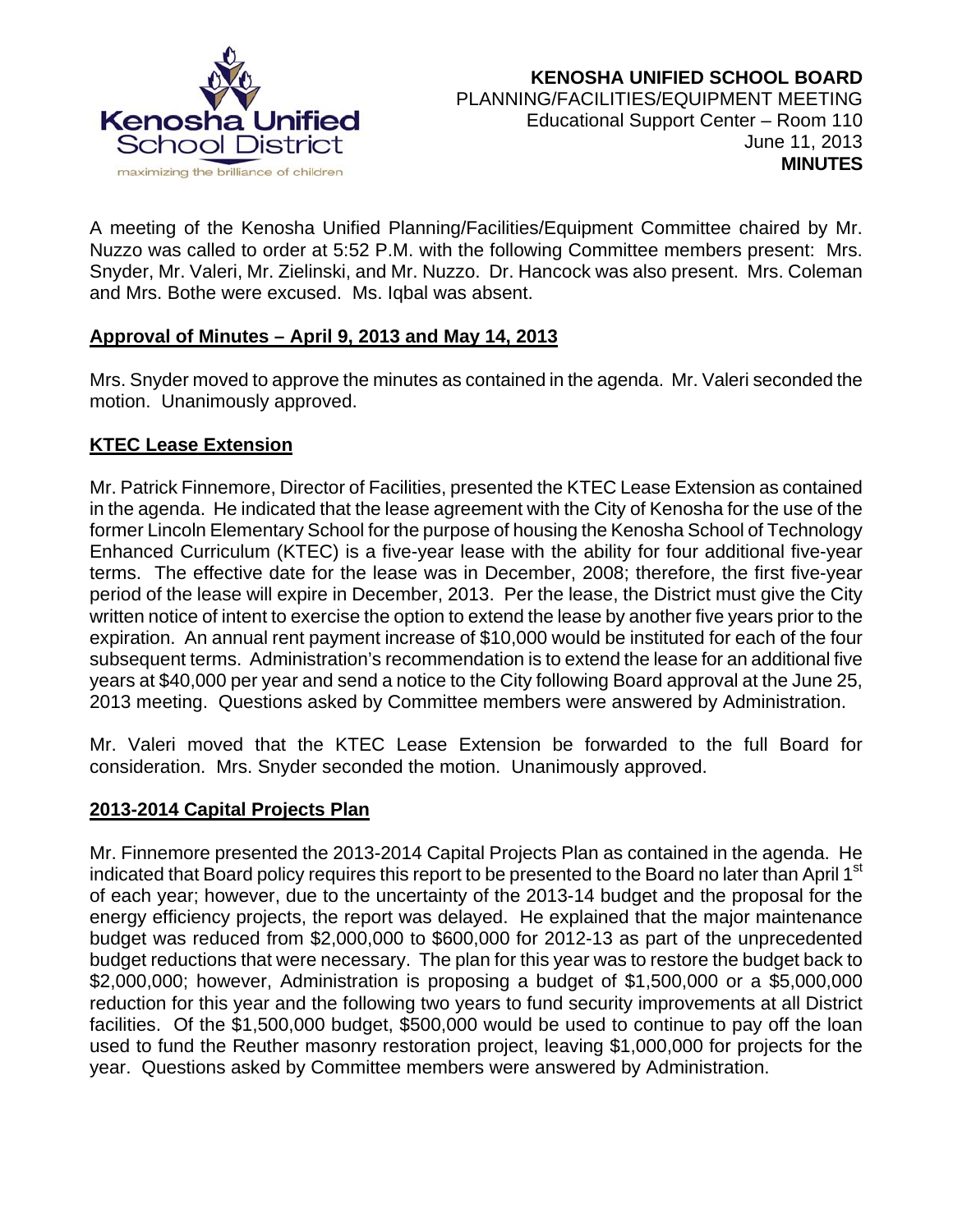Mr. Valeri moved that the 2013-14 Capital Projects Plan be forwarded to the full Board for consideration. Mr. Zielinski seconded the motion. Unanimously approved.

#### **Information Items**

Mr. Finnemore presented the Utility Budget & Energy Savings Program Update as contained in the agenda. He indicated that he is not anticipating an utilities budget increase for next year. He also noted that a new energy tracking report will be presented next month which will provide more detail for each building.

#### **Future Agenda Items**

Mr. Finnemore indicated that he would be presenting a Middle and High School Utilization Report and bringing forward policy revisions pertaining to facilities.

Mr. Finnemore indicated that there may be no need for a Committee meeting in July. He will know for sure in the next week or so.

Meeting adjourned at 6:00 P.M.

 Stacy Schroeder Busby School Board Secretary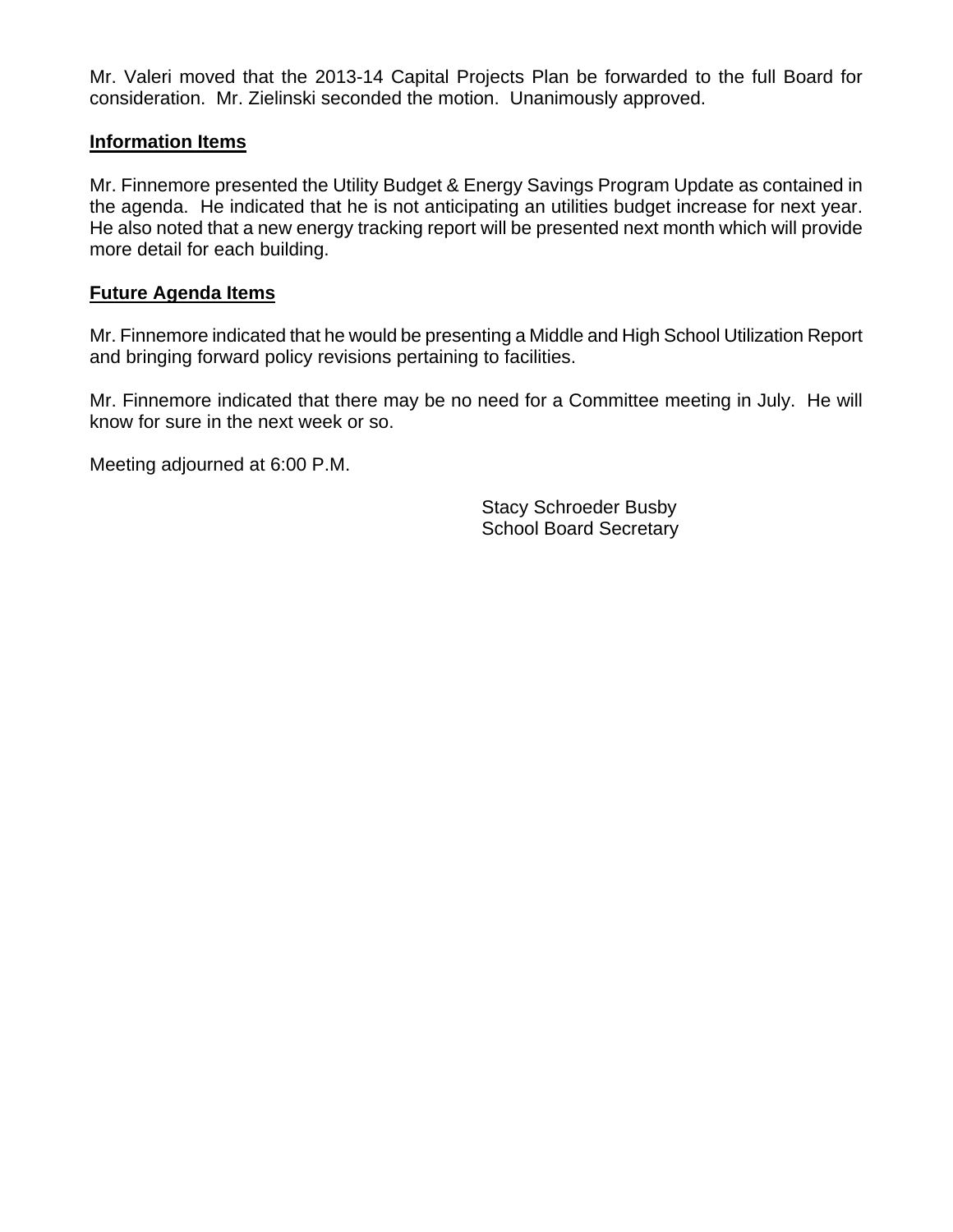

 **KENOSHA UNIFIED SCHOOL BOARD** JOINT PLANNING/FACILITIES/EQUIPMENT & AUDIT/BUDGET/FINANCE MEETING Educational Support Center – Room 110 June 11, 2013  **MINUTES**

A joint meeting of the Kenosha Unified Planning/Facilities/Equipment and Audit/Budget/Finance Committees chaired by Mr. Nuzzo was called to order at 6:03 P.M. with the following Committee members present: Mrs. Snyder, Mr. Valeri, Mr. Zielinski, Mrs. Taube, Mr. Bryan, Mrs. Marcich, Mr. Kent, Mr. Aceto, Mr. Coleman, Ms. Dawson, Mr. Holdorf, and Mr. Nuzzo. Dr. Hancock was also present. Mrs. Coleman and Mrs. Bothe were excused. Ms. Iqbal and Ms. Adams were absent.

# **Energy Efficiency and Security Project Proposal**

Mr. Patrick Finnemore, Director of Facilities, presented the Energy Efficiency and Security Project Proposal as contained in the agenda. He explained that in 2009, Wisconsin Act 28 was developed with the intent to provide a mechanism for school districts to fund quick payback energy efficiency projects outside their revenue limit and use the energy savings to "pay back" the funds used for the capital improvement. In 2011, Wisconsin Act 32 modified the law to include payment of debt service on bonds issued to finance the energy efficiency projects provided that the projects: 1) result in energy or operational cost reductions or avoidance, 2) are completed through the use of a performance contract as governed by State Statute 66.0133, and 3) the bonds or notes used to finance the project are issued for periods not exceeding 20 years. The change in the law provides an opportunity for KUSD to implement large energy efficiency projects that we would not otherwise be able to fund and/or projects that would not be funded for many years in a one or two year window.

Mr. Finnemore indicated that the least attractive component of the changes made by Act 32 was the performance contracting requirement. Performance contracting has two positive benefits, one it provides a financial guarantee of savings over the course of the life of the bond, and two it provides districts without the expertise on staff a means to implement these types of projects. The first benefit has some value, but in a 20-year bond, there is not a substantial amount of checks and balances with respect to the guarantee. The second is not of great value to the District since we have in-house capability of managing all phases of these types of projects. It is Administrations intent is to control the amount of services provided by the performance contractor to only those services required by law.

A benefit of implementing an Act 32 project would be the opportunity to reduce the amount of major maintenance expenditures for some period of time because of the number of projects included in this scope that would otherwise be funded by major maintenance. The traditional major maintenance budget for KUSD is \$2,000,000 per year with \$500,000 of that money being used to pay off the loan used to fund the Reuther masonry restoration project. Administration is proposing a reduction of the major maintenance budget of \$500,000 per year for 3-4 years.

Act 32 allows school districts to issue bonds or notes to finance the energy efficiency projects. The proposed energy efficiency projects total \$16,689,540. If KUSD wishes to finance these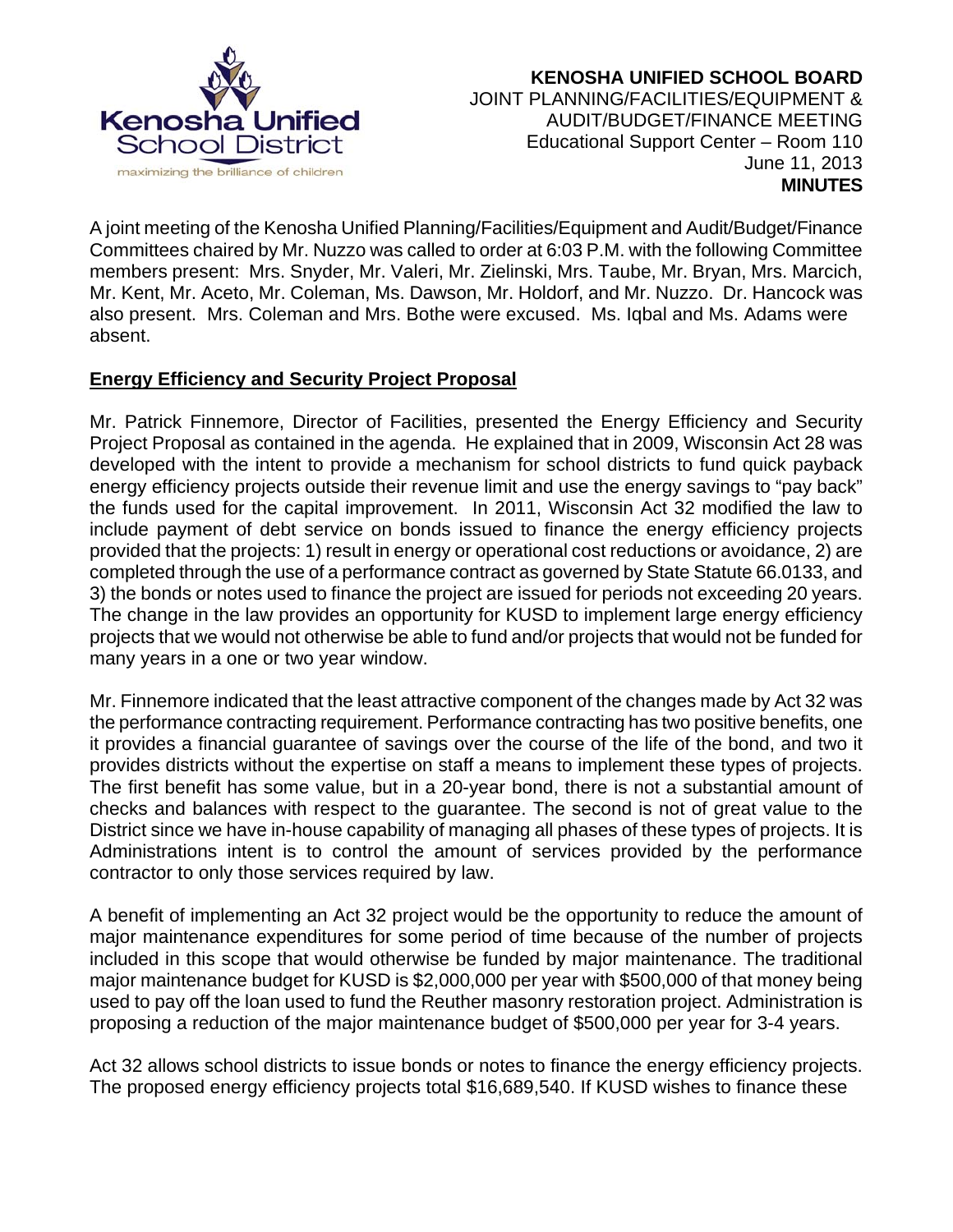projects with long-term debt, the debt can be issued under revenue limits in Fund 38. Debt issued in Fund 38 does not require a referendum, but does require a 30-day petition period. Further, if the maturity of the debt exceeds ten years, a Public Hearing is also required. The process for issuing Fund 38 debt would begin with an Initial Resolution. Upon Board approval of the Initial Resolution, a Notice to Electors is published in KUSD's official newspaper. Within 10 days of publication of the Notice, a Public Hearing is held for informational purposes. From the date of the Public Hearing, the electorate has 30 days to file a petition to stop the process. The petition must be signed by 20% of the school district electors, or 7,500 electors, whichever is less. If no petition is filed, KUSD can issue the bonds to finance the projects. If the three parameters defined in 2011 Wisconsin Act 32 are met, the KUSD Board can levy for the debt service on the bonds outside revenue limits (energy efficiency exemption). The decision regarding the levy will be made on an annual basis, and future KUSD elected officials will make that determination. On a preliminary basis, it is contemplated that a 20-year bond issue will be utilized with a "wraparound" structure. This methodology attempts to minimize the tax impact by taking advantage of the future decreases KUSD's debt service payments, which decrease slightly in 2016 and then dramatically in 2017. In addition, the District has an opportunity to refinance the 2002 Bonds. To create efficiency in issuance costs, the refinancing could be done in conjunction with the energy efficiency financing.

In identifying schools to include for energy efficiency improvements, the eight lowest EPA Energy Star Rated schools in the District and the only schools with a rating lower than 70 were selected. These schools and their Energy Star Ratings are:

- $\cdot$  Bose 68
- Forest Park 48
- $\bullet$  Grant 64
- Grewenow 53
- Harvey 59
- Jeffery 62
- Roosevelt 64
- Vernon 39

Jefferson Elementary was added because it is a sister school of Grant and the two schools have similar problems that can be corrected.

Once the schools were identified, all of their capital projects maintenance and energy data, as well as performed a detailed walkthrough, of each of the buildings was done to identify potential energy savings projects. Those projects were evaluated to determine the capital investment needed, potential energy savings, and other benefits related to each project. A detailed scope of work was developed for each school. The scope of work for each school differs due to the design and operation of the building. The estimated cost for the projects at the nine schools is \$16,690,000 ranging from a low of \$816,812 for Jeffery Elementary to a high of \$3,095,409 for Vernon Elementary.

Administration's recommendation is to couple the security system upgrades with the Act 32 energy efficiency projects and associated reduction in the major maintenance budget. The \$500,000 per year reduction in the major maintenance budget would allow for the security upgrades to be implemented in a three-year period without the need to find a funding source within the general fund. The security proposal would include: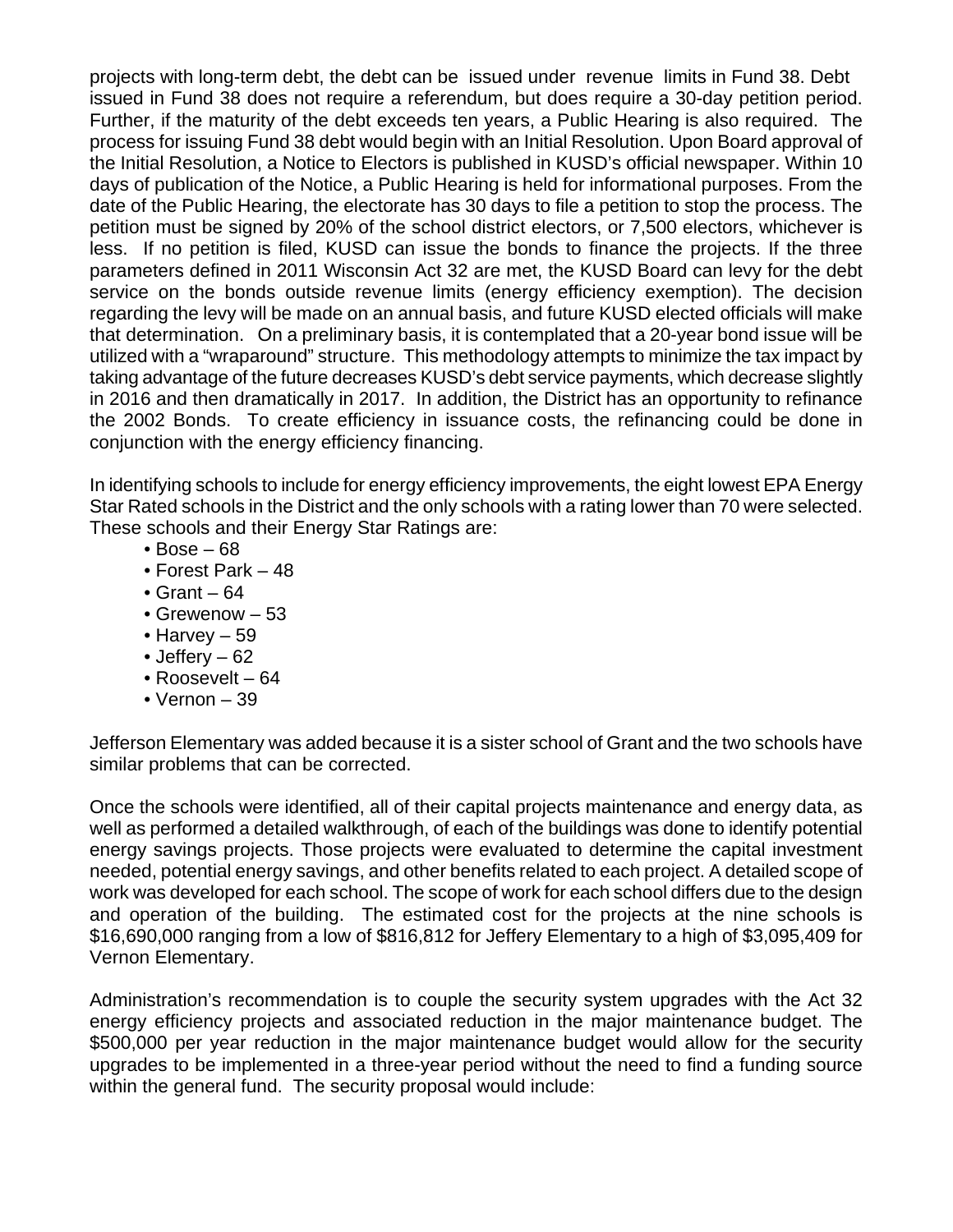- Security Cameras
- Security Camera Head End System
- Security Systems on One Common Software System
- Addition of Door Bells at Elementary Schools
- Phones in Every Classroom
- Instantaneous Mass Notification System

Questions asked by Committee members were answered by Administration.

Mr. Valeri moved to forward the Energy Efficiency and Security Project Proposal to the full Board for consideration. Mrs. Taube seconded the motion. Unanimously approved.

Meeting adjourned at 7:00 P.M.

 Stacy Schroeder Busby School Board Secretary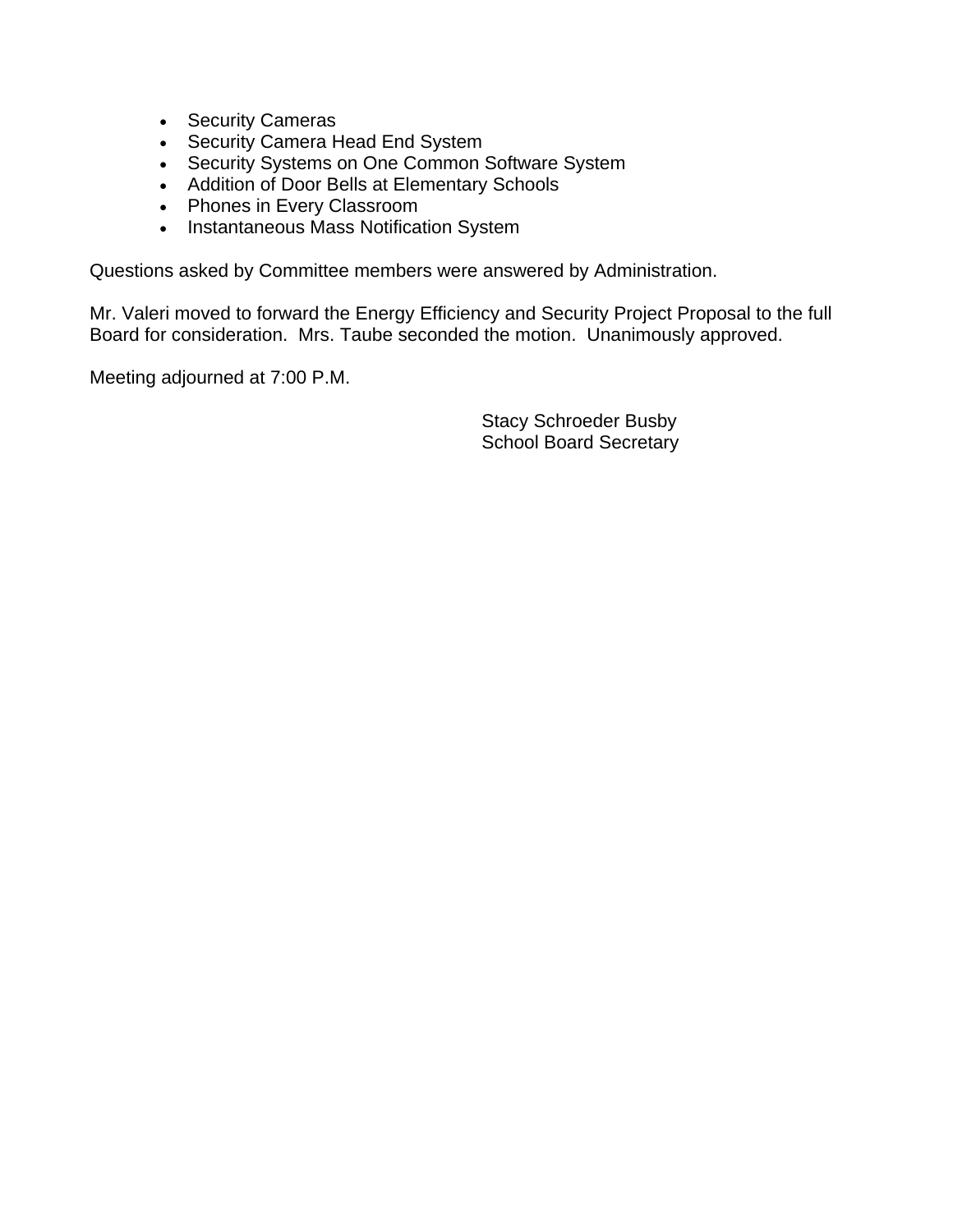

A meeting of the Kenosha Unified Audit/Budget/Finance Committee chaired by Mrs. Taube was called to order at 7:03 P.M. with the following Committee members present: Mr. Nuzzo, Mr. Bryan, Mrs. Marcich, Mr. Kent, Mr. Aceto, Mr. Coleman, Ms. Dawson, Mr. Holdorf, and Mrs. Taube. Dr. Hancock was also present. Ms. Adams was absent.

### **Approval of Minutes – April 9, 2013**

Mr. Bryan moved to approve the minutes as contained in the agenda. Mr. Nuzzo seconded the motion. Unanimously approved.

# **Board Approved Fees for the 2013-2014 School Year**

Mr. Tarik Hamdan, Budget and Grant Manager, presented the Board Approved Fees for the 2013-2014 School Year as contained in the agenda. He indicated that a Fee Sub Committee was established through the Budget Council which consisted of members of the Finance Department and school Principals and procedures and adequacy of the fees were reviewed. The following updates/recommendations are being made:

- Administration is recommending only one change to the 2013-2014 Base User Fee Schedule. In conjunction with eliminating the \$24 Physical Education High School Course Fee which was assessed only to students with Physical Education on their schedule, an additional \$3 will be added to the High School Base User Fee for all students. This recommendation is the result of a drastic reduction in the cost of towel service as well as the elimination of the cost of providing swim suits.
- The Athletics Department is proposing a new fee for students participating in Hockey. The \$900/player fee is currently being collected by the Hockey Booster Club which presents a liability issue, since KUSD would still be responsible for paying the ice time even if the collected money were to get "lost." Making this an official KUSD fee will protect us from any potential mishandling of the funds.
- In relation to building use fees, the Facilities Department has overhauled and streamlined the fee schedule in order to implement new software for on-line rentals. Some fees have been consolidated and they are now more consistent between buildings. Additional rates have also been added for the enhanced turf fields. This simplified rate schedule also includes an additional 3% increase to account for CPI changes.
- After reviewing the DPI issued guidance on Summer School Fees, there was a lack of justification for charging Summer School Fees. Without detailed lists from our Summer School Coordinators/Principals on the exact consumable items that students would be using, the fees are not allowable. In general, an Aided Summer School Program shall be at no cost to a resident student; even field trip fees (if instructional) are not allowable.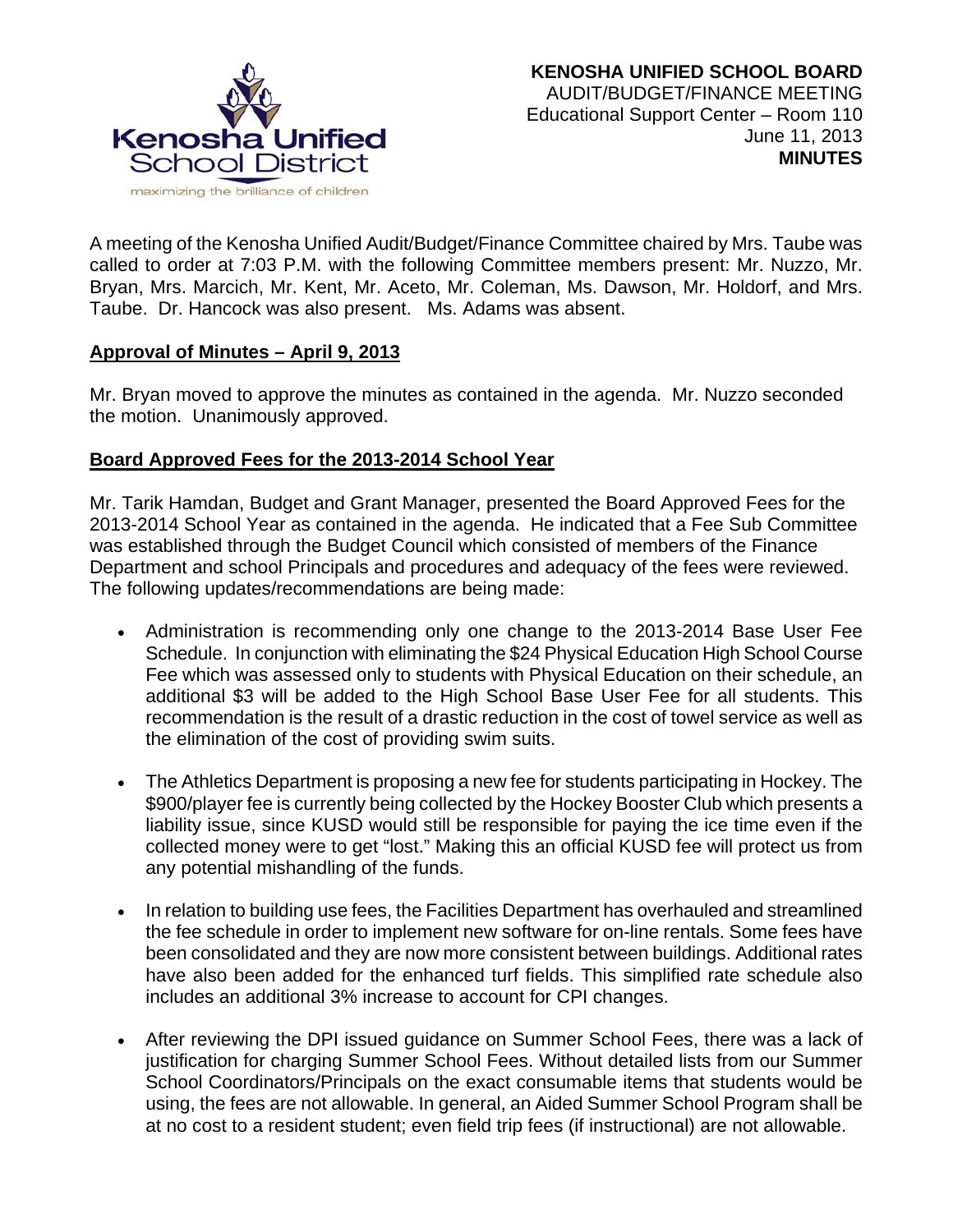Questions asked by Committee members were answered by Administration.

Mr. Kent moved to forward the Board Approved Fees for the 2013-2014 School Year to the full Board with the recommendation that the 2013-2014 fees for Students, Building Use and Recreation be established at the indicated rates and that the student fee structure be reflected in the General Fund's revenue and expenditures for the 2013-2014 District Budget. Mr. Nuzzo seconded the motion. Unanimously approved.

# **FY 14 Preliminary Budget**

Mrs. Tina Schmitz, Chief Financial Officer, presented the Fiscal 2013-2014 Preliminary Budget as contained in the agenda and spoke on the following budget assumptions:

- Revenue
	- o No increase in per pupil funding for revenue limit (preliminary)
	- o Estimated increase in state general/equalization aid
	- o Decrease in tax levy
	- o No change in categorical aid
	- o Estimated decrease of 100 student FTE
	- o Unknown impact of vouchers to student enrollment
- Expense Reductions
	- o Savings through new health insurance plan design
	- o Savings from retirement and health insurance contributions
	- o Reduced unemployment expenses
- Expense Additions
	- o Additional teachers and staff
	- o Expanded counselor hour
	- o Additional calendar paid days
	- o Student support program
	- o Student programming/curriculum
	- o Student testing software
	- o Student transportation costs
	- o System software renewals
	- o Property insurance
	- o Employee fringe benefit increases (life and long-term disability)
	- o Estimated health and dental insurance for part-time employees
	- o Increased OPEB (other post-employment benefits) accrual

Mrs. Schmitz indicated that the budget was built very conservatively due to the unknowns, i.e. a finalized State budget, the impact from vouchers and enrollments, and changes to the revenue limit through additional per pupil funding.

Mrs. Schmitz then distributed and presented an updated list of preliminary budget assumptions. She indicated that she was aware that it was a lot of information to be reviewed; thus, the item is for informational purposes only. She noted that the assumptions will be presented to the full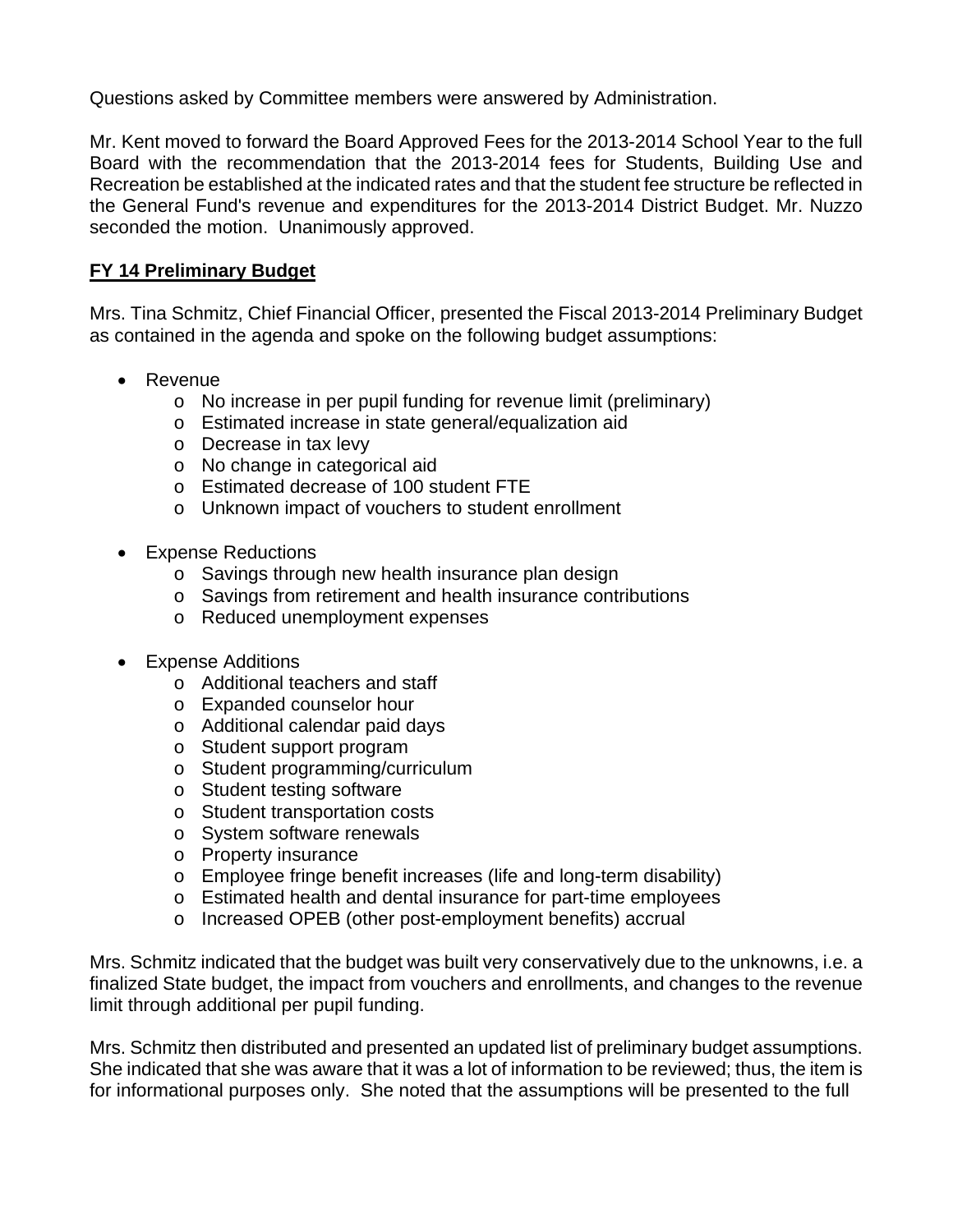Board at their regular meeting on June 25; therefore, she requested that Committee members review the information and submit any input and/or questions to the Superintendent's Office within the next week. Questions asked by Committee members were answered by Administration.

Discussion took place in response to Mrs. Taube's request to add a fiscal year-end report of payments to District vendors to the Committee's agenda and for a detailed purchased service report. Mrs. Schmitz and several Committee members shared their opinion on Mrs. Taube's request. Mrs. Taube indicated that she would submit her request in writing.

#### **Information Items**

Mrs. Schmitz presented the Summary of Grant Activities as contained in the agenda and answered questions from Committee members.

Mrs. Schmitz presented the Monthly Financial Statements as contained in the agenda and answered questions from Committee members.

#### **Future Agenda Items**

Mr. Coleman requested that the process for requesting information and how the request is handled/assigned/fulfilled be discussed.

Meeting adjourned at 8:19 P.M.

Stacy Schroeder Busby School Board Secretary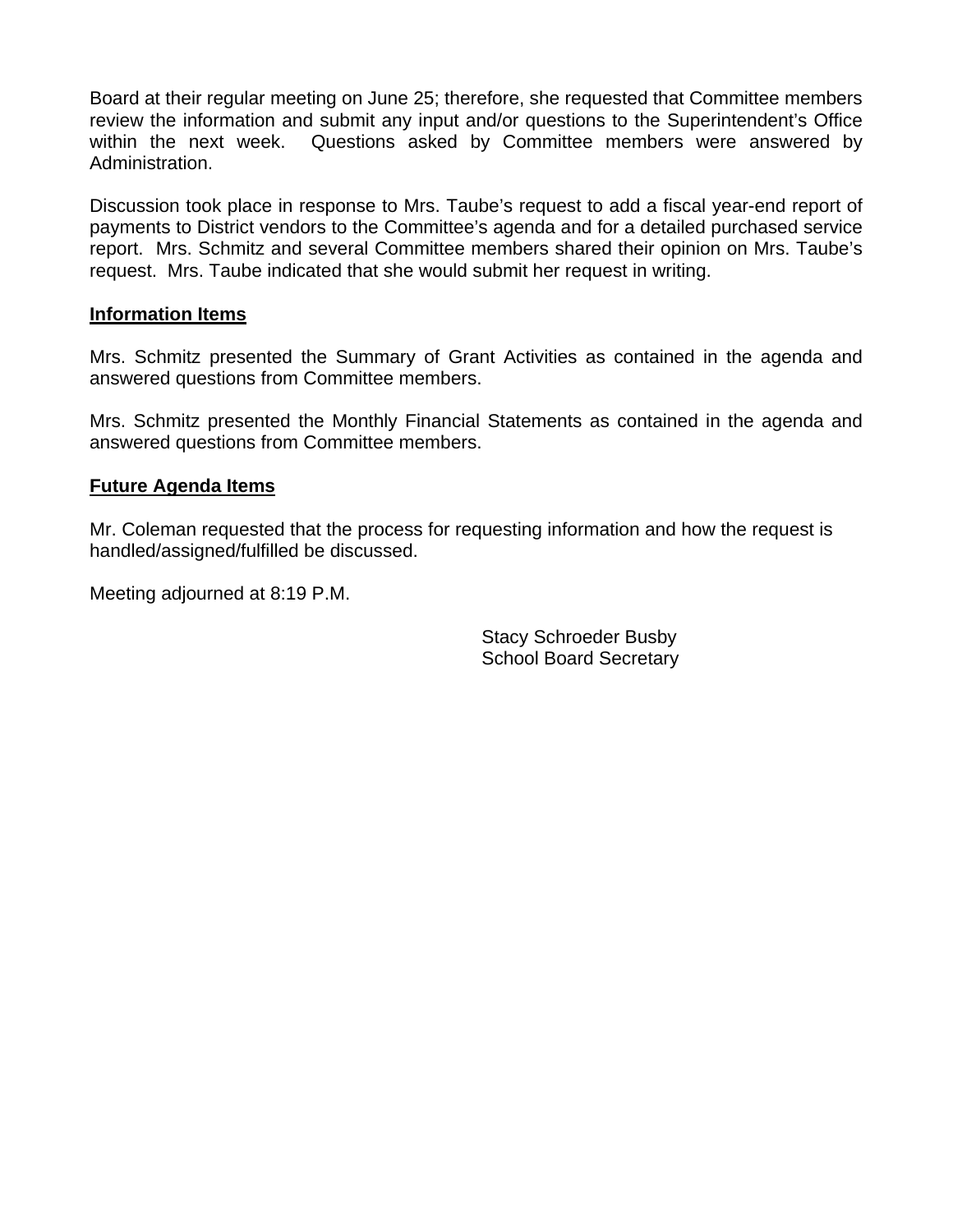

A joint meeting of the Kenosha Unified Audit/Budget/Finance and Curriculum/Program Committees chaired by Mr. Flood was called to order at 8:23 P.M. with the following Committee members present: Mrs. Taube, Mr. Nuzzo, Mr. Bryan, Mrs. Marcich, Mr. Kent, Mr. Aceto, Mr. Coleman, Ms. Dawson, Mr. Holdorf, Mrs. Anderson, Ms. Karabetsos, Ms. Renish, Ms. Galli, and Mr. Flood. Dr. Hancock was also present. Mrs. Coleman and Mrs. Daghfal were excused. Ms. Adams, Mrs. Reed, and Mrs. Santoro were absent.

### **State Personnel Development Grant – Focus on Professional Learning Communities**

Mr. Kristopher Keckler, Executive Director of Information & Accountability, presented the State Personnel Development Grant – Focus on Professional Learning Communities. He explained that Frank Elementary, Jefferson Elementary, and Tremper High School are applying for this grant which supports the existing professional learning communities implemented with fidelity as a strategy to decrease the learning gaps in reading and math for students with disabilities and their non-disabled peers. The grant will support existing efforts of schools by providing additional funds to specifically address the achievement of students with disabilities and educator practices that will accelerate this achievement. Mr. Keckler noted that Grant Elementary School has since decided to not apply for the grant as originally noted in the report. The three schools will be applying for \$16,000 and award winning schools will submit a final work plan and budget within six weeks following the grant award. It was noted that this item was presented for informational purposes and additional information would be provided if any grants are awarded. Questions asked by Committee members were answered by Administration.

Mrs. Schmitz, Chief Financial Officer, announced her resignation effective June  $30<sup>th</sup>$  and indicated that she has enjoyed work with the Audit/Budget/Finance Committee and thanked them for their support during her tenure.

Meeting adjourned at 8:29 P.M.

Stacy Schroeder Busby School Board Secretary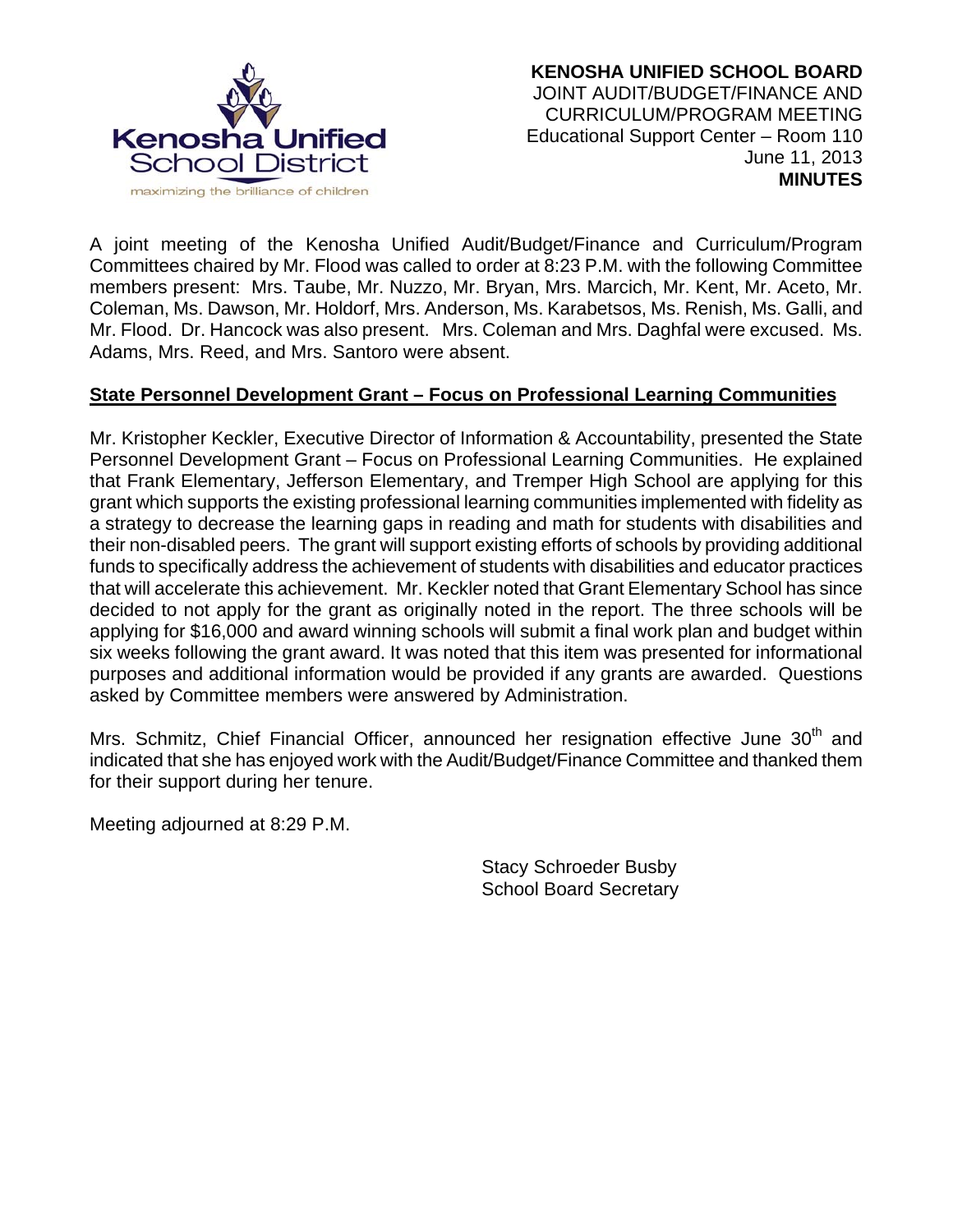

A meeting of the Kenosha Unified Curriculum/Program Committee chaired by Mr. Flood was called to order at 8:32 P.M. with the following Committee members present: Mrs. Taube, Mrs. Anderson, Ms. Karabetsos, Mrs. Renish, Ms. Galli, and Mr. Flood. Dr. Hancock was also present. Mrs. Coleman and Mrs. Daghfal were excused. Mrs. Reed and Mrs Santoro were absent.

# **Approval of Minutes – May 14, 2013 Curriculum/Program and Joint Personnel/Policy & Curriculum/Program**

Mrs. Taube moved to approve the minutes as contained in the agenda. Mrs. Renish seconded the motion. Unanimously approved.

### **Information Items**

Dr. Sue Savaglio-Jarvis, Assistant Superintendent of Teaching and Learning, introduced the Elementary Standards-Based Grading Community Presentation and distributed a folder to the Committee which contained: 1) the Assessing and Reporting Parent Meeting Sheet; 2) the Evidence Sheets – Keys for Using Sheet; 3) the Reading Evidence Sheet; 4) the Math Evidence Sheet, and 5) the Elementary Standards-Based Progress Report. She indicated that this information was being presented for informational purposes only at the request of the Committee.

 She informed the Committee that three public sessions were held in March, 2013 for the purpose of explaining the standard-based grading and examining the reporting tools. Premeeting notifications went out by written communication, flyers, and automatic calls. The presentation to community members consisted of distinct segments consisting of: 1) pre-meeting notification; 2) background research on grading and report; 3) interactive dialogue; and 4) personalized conferences. As a result of the meetings, the following two recommendations emerged and Teaching and Learning has begun to move forward with them:

- All elementary principals will host an elementary report card meeting at his/her site so that more parents have an opportunity to hear and learn about the new assessment report card tool.
- A brochure from Teaching and Learning will be developed so that each school will have an opportunity to distribute information explaining this new standards-based report card, providing the necessary background information to parents about reporting progress based on the Common Core State Standards.

Dr. Savaglio-Jarvis; Mrs. Christine Pratt, Coordinator of Mathematics and Science; Mr. David Tuttle, Coordinator of Talent Development; Mr. Mark Hinterberg, Coordinator of Social Studies; and Mrs. Ann Fredriksson, Coordinator of Instructional Technology and Library Media, gave a Standards-Based Grading PowerPoint presentation which provided information on the following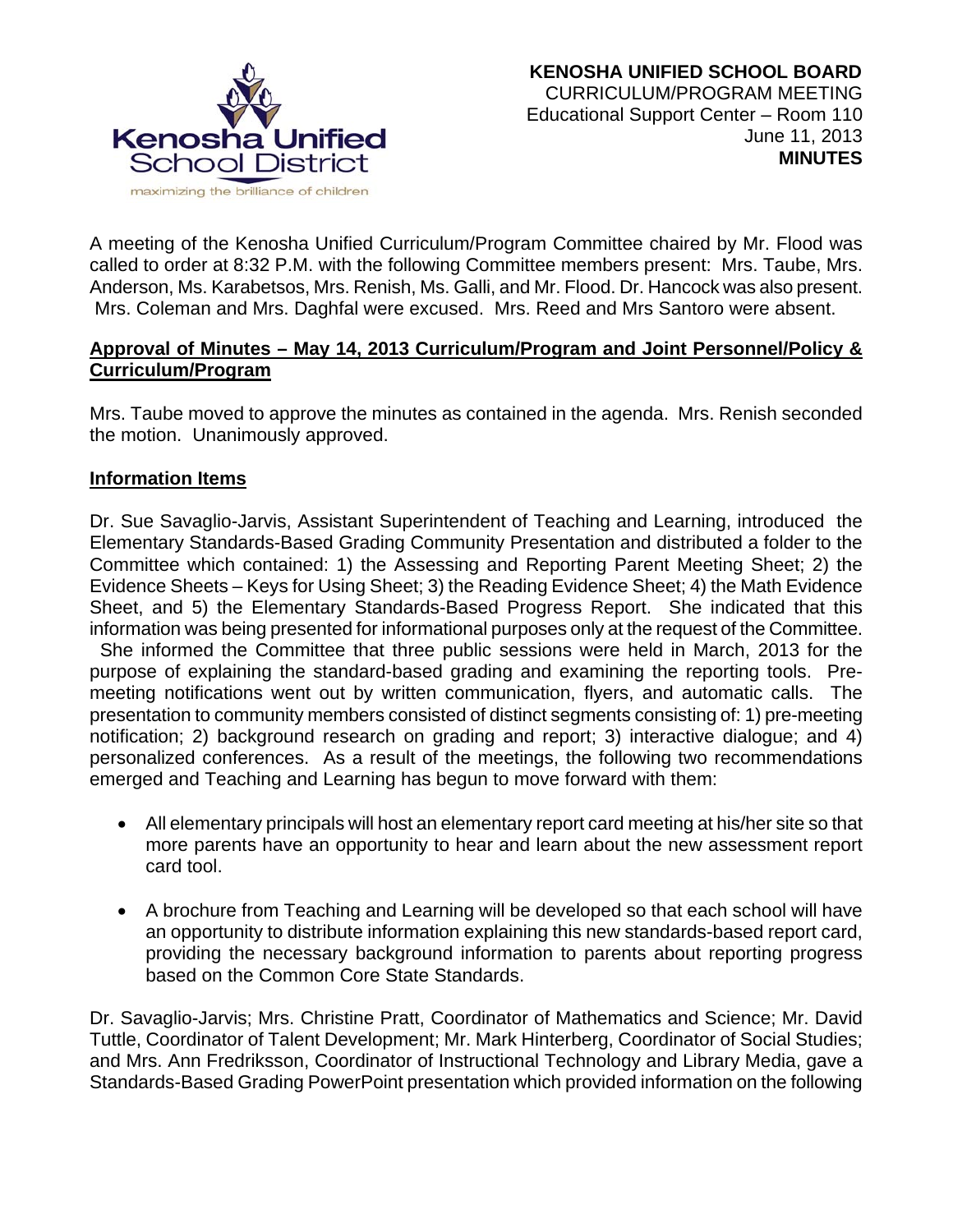topics: the Process, the Teachers, Informational Parent Meetings, What are Standards and Why Change, Report Card Indicators, Standards-Based Grading Requires Changes in Grading Practices, What Are you Really Measuring, Elementary Proficiency Scale, Evidence Sheet, Report Card, Technical Training, and What is the Most Important Change. Questions asked by Committee members were answered by Administration.

Ms. Karen Davis, Assistant Superintendent of Elementary School Leadership, presented the Elementary Redesign Update as contained in the agenda. She indicated that the purpose of the report was to give an update on the four major design components, which are: 1) teachers being organized into collaborative teams called "families"; 2) half-day school on Fridays to provide staff development and/or collaboration time; 3) flexible grouping of students for instructional purposes; and 4) multi-age classrooms. The data sources used for the report included:

- Student academic data (Fall 2012 and Spring 2013);
- Teacher survey data (February 2013);
- Classroom teacher attendance data (though  $3<sup>rd</sup>$  quarter 2013);
- Student attendance data (through  $3^{rd}$  quarter 2012 and 2013);
- Teacher anecdotal data focus groups (January 2013 February 2013);
- Principal anecdotal data open ended response (May 2013);
- Principal rating scale (March 2013 and May 2013); and
- Parent survey (November December 2012).

Ms. Davis provided the Friday student and teacher absence data. She noted that student absenteeism increased an average of 16% on Fridays this year when compared though 3<sup>rd</sup> quarter of last year, however, the increase varied widely from school to school. Elementary teacher absences were recorded for each Friday as well, however, it was not possible to obtain this data for 2011-2012 in the manner it was collected this year. She noted that two charts were included in the report showing the total teacher absences through the month of April, 2013 – one chart for absences by role, the other absences by reason.

Ms. Davis noted that even though the strategies, structures, and processes implemented as part of the elementary redesign have only been in place less than a year, results are already showing better academic outcomes for students and that the anticipation is that the student results will continue to rise as implantation improvements are made over time. Questions asked by Committee members were answered by Administration.

# **World Language Program Update**

Dr. Savaglio-Jarvis presented the World Language Program Update and indicated that the update was being brought forward at the request of the Committee. She explained that at the beginning of the 2012-13 school year, a blended, personalized learning world language exploratory opportunity was offered to all elementary students for one hour per week though the use of Rosetta Stone and to middle school students using Tell me More. Dr. Savaglio-Jarvis indicated that the report included a listing of course offerings for all levels (including high school) and results from a survey taken by 5,559 participants which consisted of 5,125 students and 434 staff members. She noted that Rosetta Stone and Tell Me More will be providing additional training and development for the 2013-14 school year that will focus on tracking student progress. Mrs. Iva, Plumley, Coordinator of Language Acquisition Programs, was present and answered questions asked by the Committee members.